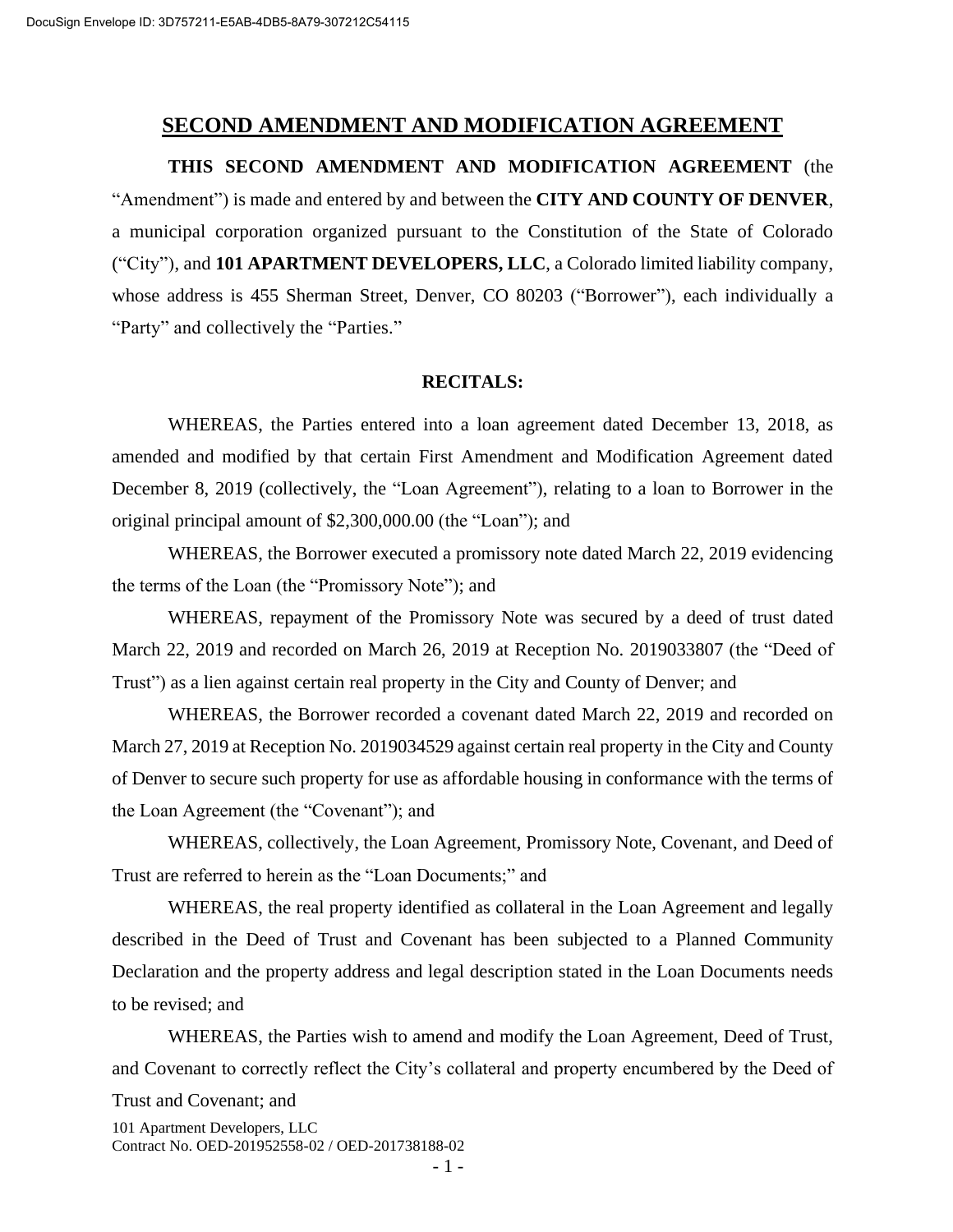**NOW THEREFORE**, in consideration of the premises herein contained and other good and valuable consideration, the receipt and adequacy of which is hereby acknowledged, and the Parties' mutual covenants and obligations, the Parties agree as follows:

1. Section 2 of the Loan Agreement entitled **SECURITY** is deleted in its entirety and replaced with the following:

> "Repayment of the Promissory Note shall be secured by a Deed of Trust ("Deed of Trust") in a form satisfactory to the City, granted by Borrower and encumbering the real property known and numbered as 101 North Broadway, Denver, CO (the "Property") and legal described as:

> Building Units 1 and 2 and the Land Unit, 101 Broadway Planned Community, according to the Planned Community Declaration recorded March 1, 2019, in the records of the Clerk and Recorder of the City and County of Denver, Colorado, at Reception No. 2019024295, and the Planned Community Map for 101 Broadway Planned Community recorded March 1, 2019, in such records at Reception No. 2019024296, as the same may be amended and supplemented from time to time as permitted under such Declaration ."

2. The Executive Director of HOST or the Executive Director's designee is authorized to execute documents necessary and appropriate to accomplish the objectives of this Amendment so long as the documents are in a form acceptable to the City Attorney.

3. The Loan Documents are hereby modified to reflect the amended terms of the Loan Agreement.

4. Except as herein amended, the Loan Documents continue in effect, and are affirmed and ratified in each and every particular.

5. This Amendment will not be effective or binding on the City until it has been fully executed by all required signatories of the City and County of Denver, and if required by Charter, approved by the City Council.

# **[THE BALANCE OF THIS PAGE IS INTENTIONALLY LEFT BLANK]**

# **[SIGNATURE PAGES TO FOLLOW]**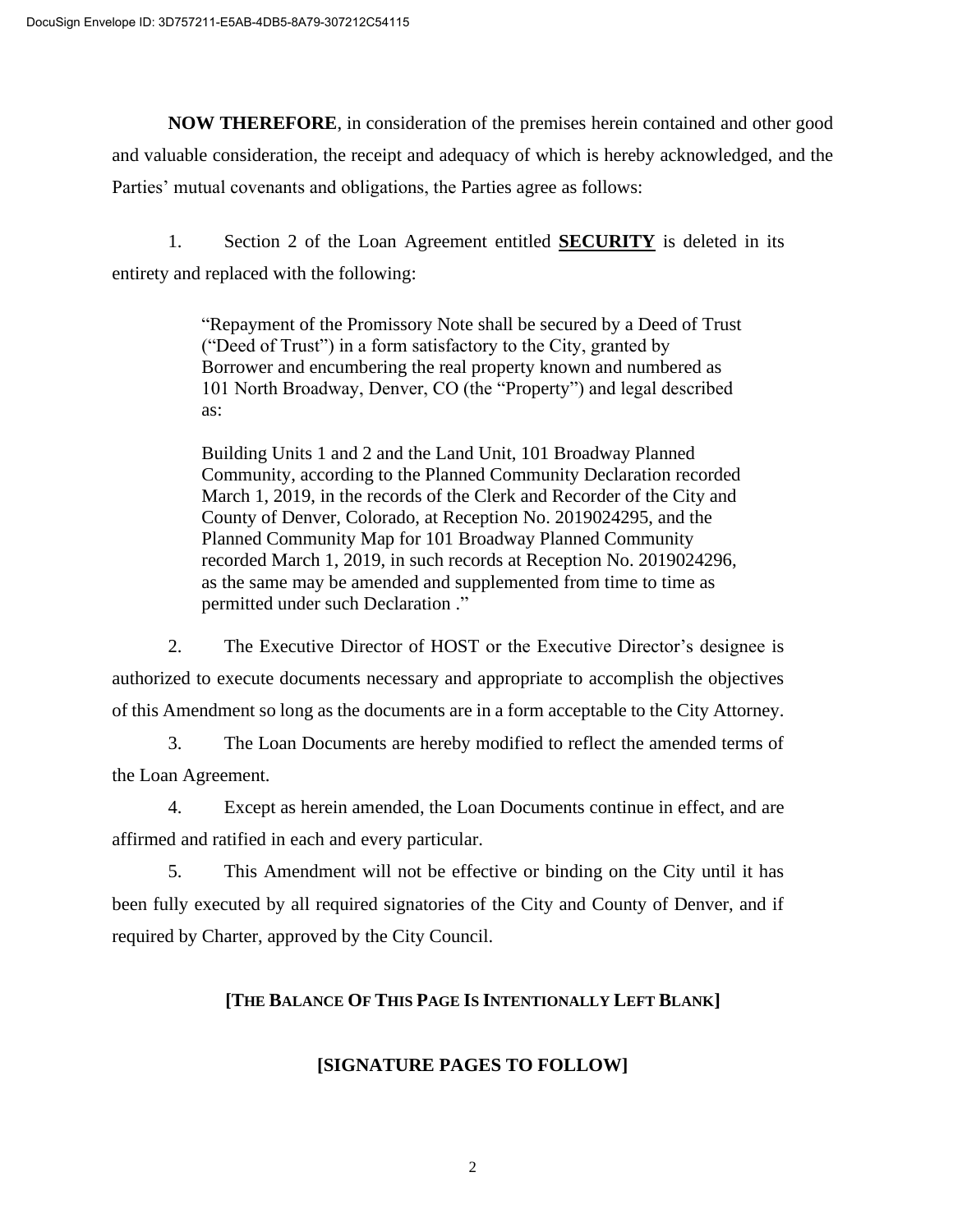| <b>Contract Control Number:</b> | OED-201952558-02 / OED-201738188-02 |
|---------------------------------|-------------------------------------|
| <b>Contractor Name:</b>         | 101 APARTMENT DEVELOPERS, LLC       |

IN WITNESS WHEREOF, the parties have set their hands and affixed their seals at Denver, Colorado as of:

## **SEAL CITY AND COUNTY OF DENVER:**

**ATTEST:** By:

**APPROVED AS TO FORM: REGISTERED AND COUNTERSIGNED:**

Attorney for the City and County of Denver

By:

By:

By: